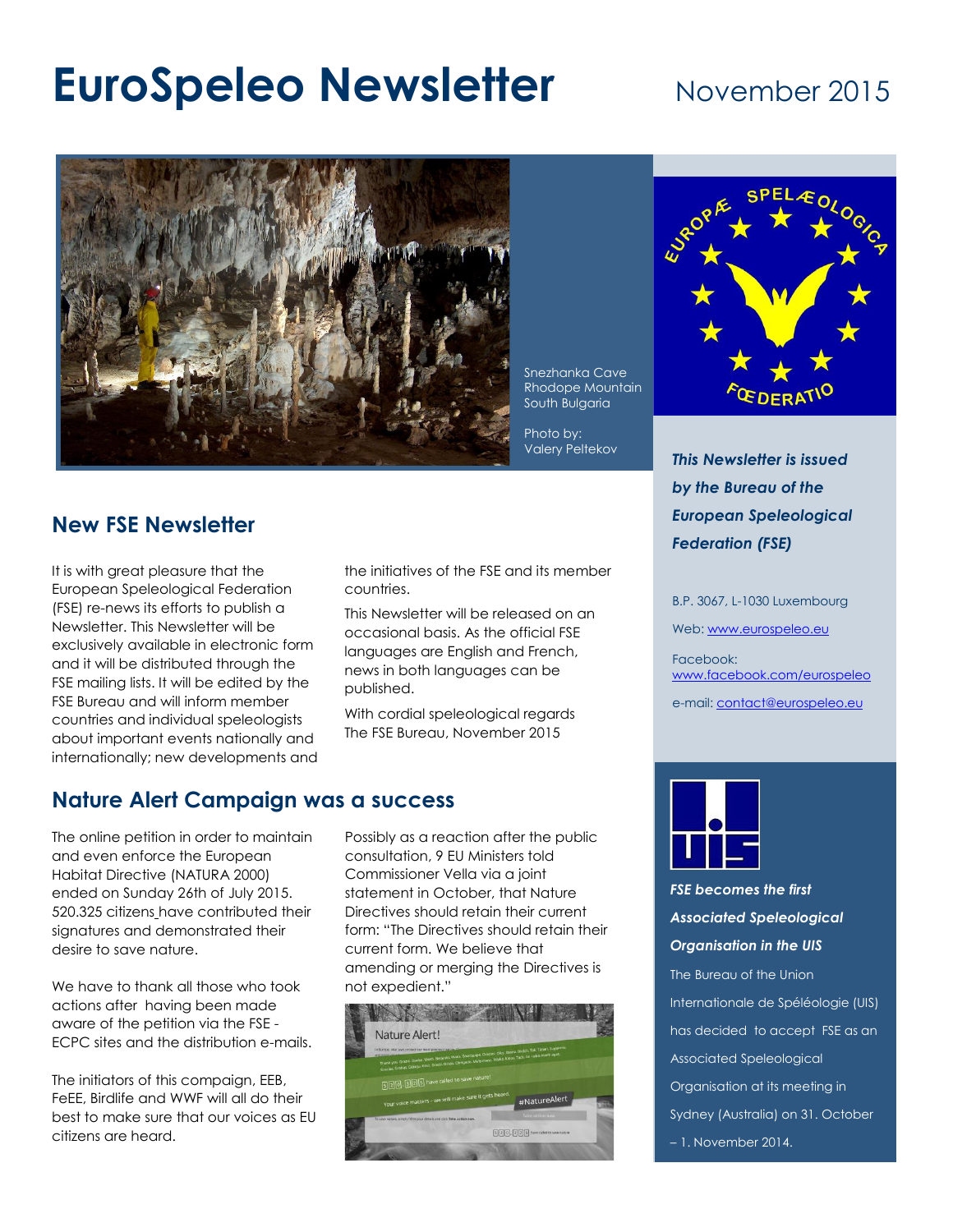

The Austrian Speleological Association is deeply saddened by the death of our dearest friend and inspiring colleague Sabine Zimmerebner.

In July 2015 she was hit by falling rocks during cave exploration near Salzburg. The cave rescue operation, initiated immediately, could not save her life.

Sabine was a very expierenced and highly distinguished caver.

Her vigour and infectious cheerfulness will never be unforgotten.

## **EuroSpeleo Forum 2015 in Italy (Pertosa-Auletta)**

The 22nd Italian Congresso Nazionale di Speleologia, the 10<sup>th</sup> EuroSpeleo Forum, open to all European speleologists, was organized between 30<sup>th</sup> May to 2<sup>nd</sup> June 2015 by the Società Speleologica Italiana, Federazione Speleologica Campana, and Gruppo Speleo Alpinistico Vallo di Diano. It took place both in the scenic villages of Pertosa and Auletta about 120 km southeast of Naples. The congress motto was "Data Sharing", in all its aspects, to enable a fruitful dialogue between scientists, cavers and institutions as data is the backbone for decision-making in territorial planning and environmental management.

More than 350 speleologists and karst researchers from 11 European countries and from China joined the event.

The FSE General Assembly Meeting (GAM) was held on 30<sup>th</sup> May in Auletta.





## **EuroSpeleo 2016 5th European Speleological Congress in the United Kingdom**

In August 2016,, the UK will be hosting the 5<sup>th</sup> European Speleological Congress in the beautiful karst region of the Yorkshire Dales national Park in Northern England. The venue for this event will be the Dalesbridge Centre a large open site situated near the pretty villages of Austwick and Clapham. The Yorkshire Dales is one of the UK's primary caving areas with spectacular caves and potholes only a few kilometres from the event. There are also two show caves in the locality and the opportunity to climb the famous 'Three Peaks' of the Yorkshire Dales.

There will be varied and interesting lecture programme, workshops and training sessions. In the large trade hall numerous competitions will be held and entertainment will be provided each evening. Full catering will be available throughout the week, a banquet and a well stocked bar serving some of the area's most famous mouth watering beers. Camping will be available at the event as well as bunkhouses, youth hostels and guest houses all providing accommodation locally.

For those wanting more than a full week, there will be pre and post congress gatherings in South Wales, the Mendips, the Peak District and Ireland where spectacular caving is on offer. There will also be opportunities to visit mines in the north of England for those interested in mine history and archaeology.

All the major caves close to the venue will be pre-rigged including Gaping Gill Britain's deepest day light shaft that can be easily descended on a specially constructed mechanical winch. The caving trips are varied and cover many different grades of difficulty. Therefore there is something for everyone. Visit the events web site [www.eurospeleo.uk](http://www.eurospeleo.uk/) for more information.



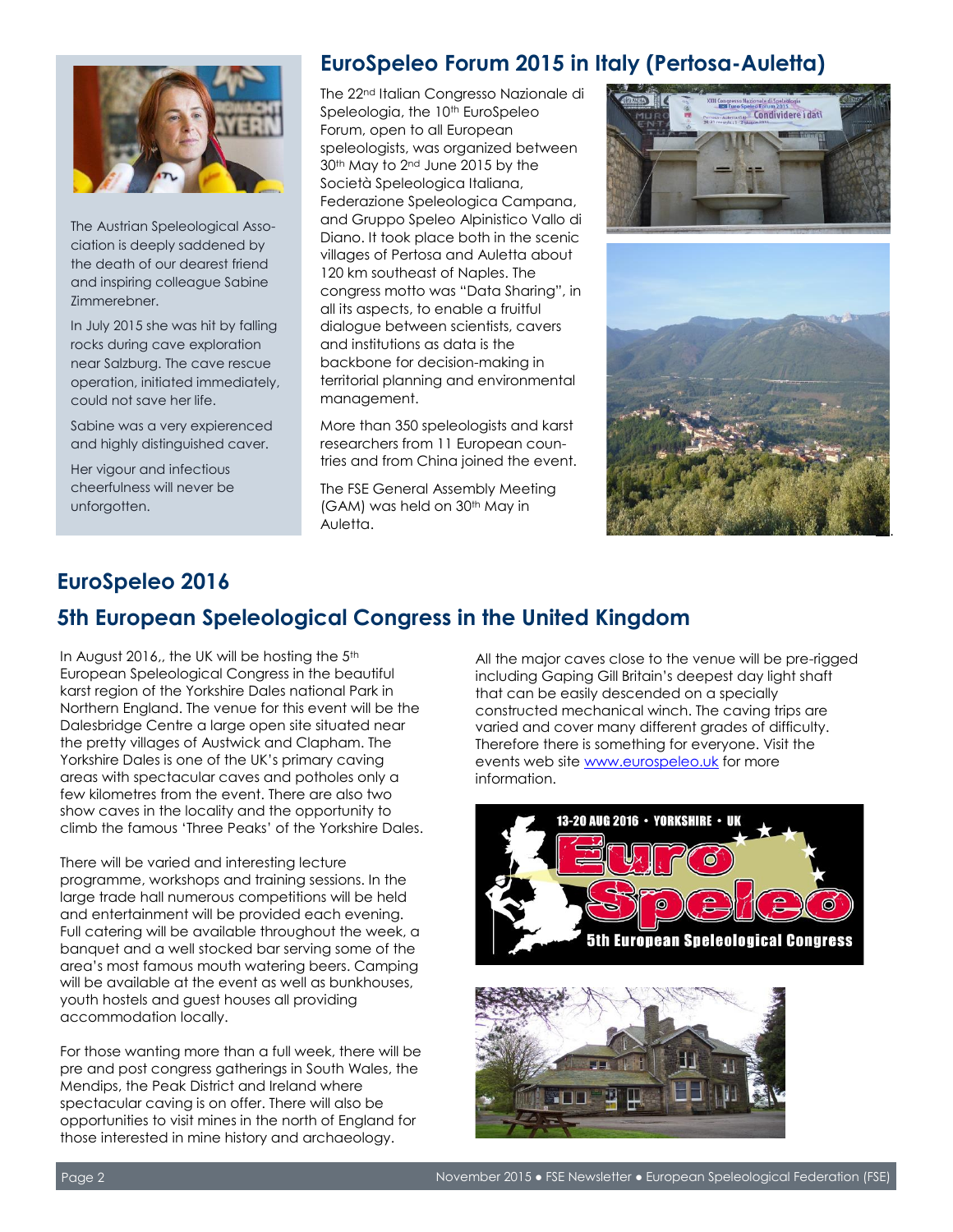#### *Some upcoming events*

- *6-12 February 2016*  17<sup>th</sup> Symposium of Vulcanospeleology, Big Island, Hawaii, United **States**
- *30 May-6 June 2016*  Rupt du Puits 50 years, Robert Espagne, Meuse, France
- *13-20 August 2016*  5<sup>th</sup> European Speleological Congress: EuroSpeleo 2016, Austwick, Yorkshire, United Kingdom
- *15-16 August 2016*  4 th European Protection Symposium, Austwick, Yorkshire, United Kingdom
- *4-11 September 2016*  International Speleo Photo Meeting ESPM 2016, Suncillo, Burgos, Spain
- *5-9 September 2016*  Eurokarst 2016 Conference, Neuchâtel, Switzerland
- *6-10 March 2017*  Congress Hypogea 2017, Nevşehir, Cappadocia, **Turkey**
- *23-30 July 2017* 17<sup>th</sup> International Congress of Speleology, Sidney, Australia

*All events,along with detailed information, can be found on: [https://www.facebook.co](https://www.facebook.com/eurospeleo/events?key=events) [m/eurospeleo/events?key](https://www.facebook.com/eurospeleo/events?key=events) [=events](https://www.facebook.com/eurospeleo/events?key=events)*

*Please send all your international events (expedition, congress, symposium etc.) to [contact@eurospeleo.eu](mailto:contact@eurospeleo.eu)*

#### **The newly elected FSE Bureau, Pertosa-Auletta, Italy**



**From left to right: Henk Goutier (Treasurer, NL), Ged Campion (President, UK), Martina Dršková (new elected General-Sectretary, SK), Michael Laumanns (Vice-President, DE), Ernest Geyer (Vice-Treasurer, AT), and Jean-Claude Thies (new elected Chairman of the European Cave Protection Commission ECPC, LU).**

### **FSE becomes a board member of the European Environmental Bureau (EEB)**

On 22nd October Bärbel Vogel, member of FSE's ECPC and President of the German Speleological Federation, as well as member of the IUCN/WCPA Caves and Karst Specialist and Geoheritage Specialist Groups, was unanimously elected as a member of the Board of the European Environmental Bureau (EEB) in Brussels. This unpreceded success is the result of the long term efforts of ECPC to contribute to European environmental legislation and decision-making. It will allow FSE to increase its efforts to ensure karst and cave protection at European level.

Created in 1974, EEB [\(www.eeb.org\)](http://www.eeb.org/) is Europe's largest accociation of environmental organisations with 140+ member federations who gain their membership from the general public thus representing 15 million European citizen. It acts as the ears and voice of its members towards the EU decision makers and beyond.

EEB works on a vast array of environmental issues and their policy officers use experts, scientists, their members, and politicians to work towards developing and protecting



environmental policies.

The office in Brussels closely coordinates EUoriented activities with EEB Members at national level around Europe. EEB also works in coalitions, such as the Green 10 and Spring Alliance, or at a global level through the Global Policies and Sustainability Unit as well as in ad-hoc coalitions.